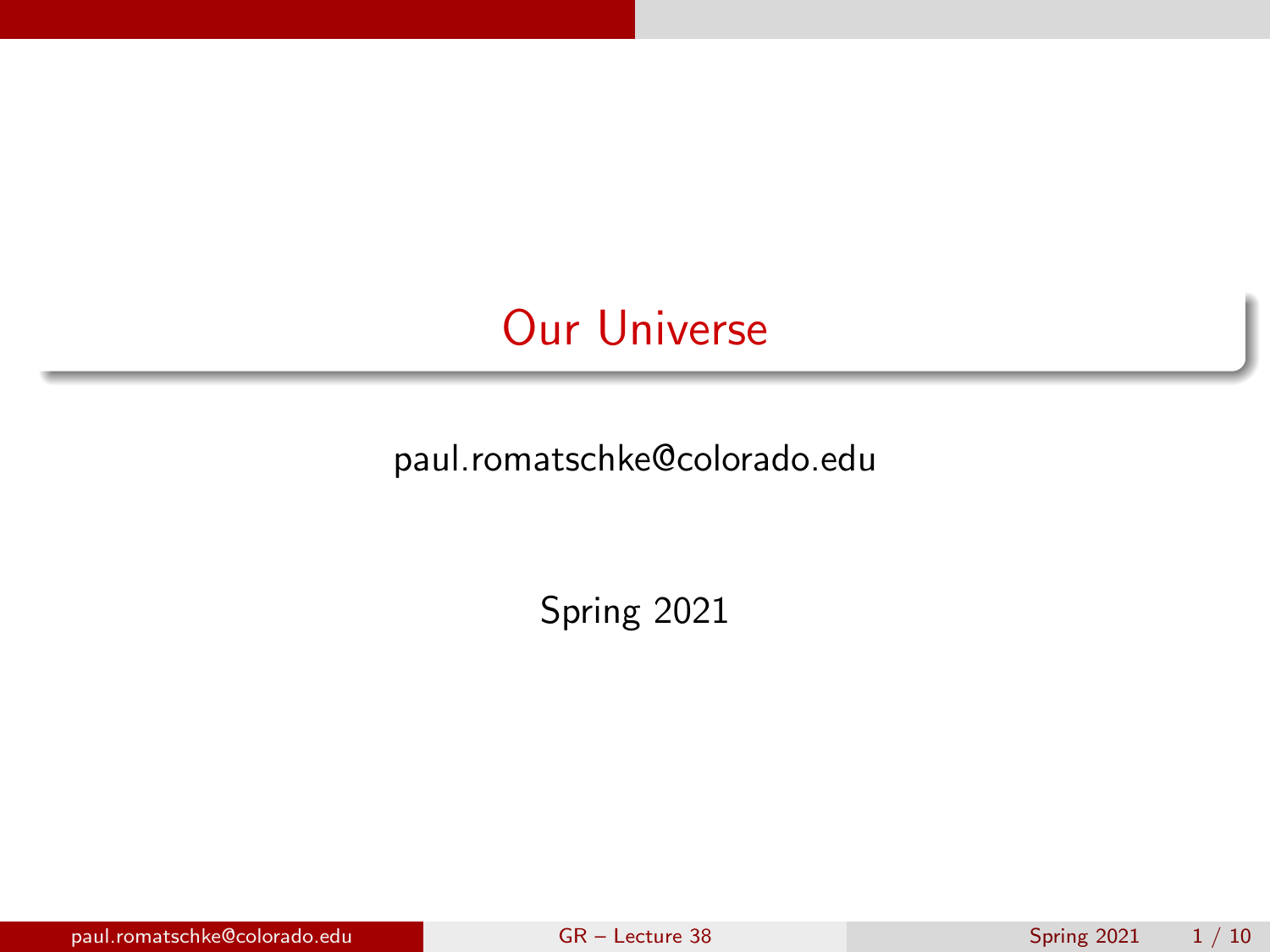#### Review

- In lecture 37, we derived a balance equation for the geometry of the universe
- Using the notation  $\Omega \equiv \frac{8\pi G \epsilon}{3H^2}$  we found

<span id="page-1-0"></span>
$$
\frac{\kappa}{a^2H^2} = \Omega - 1. \tag{38.1}
$$

• For an equation of state  $p = w\epsilon$ , we found for the energy density

<span id="page-1-1"></span>
$$
\epsilon(t) = \epsilon_0 \left(\frac{a_0}{a}\right)^{3(1+w)} \tag{38.2}
$$

- In lecture 37, we found a solution for  $a(t)$  assuming  $\kappa = 0$  (flat universe)
- In this lecture, we will explore what happens for  $\kappa \neq 0$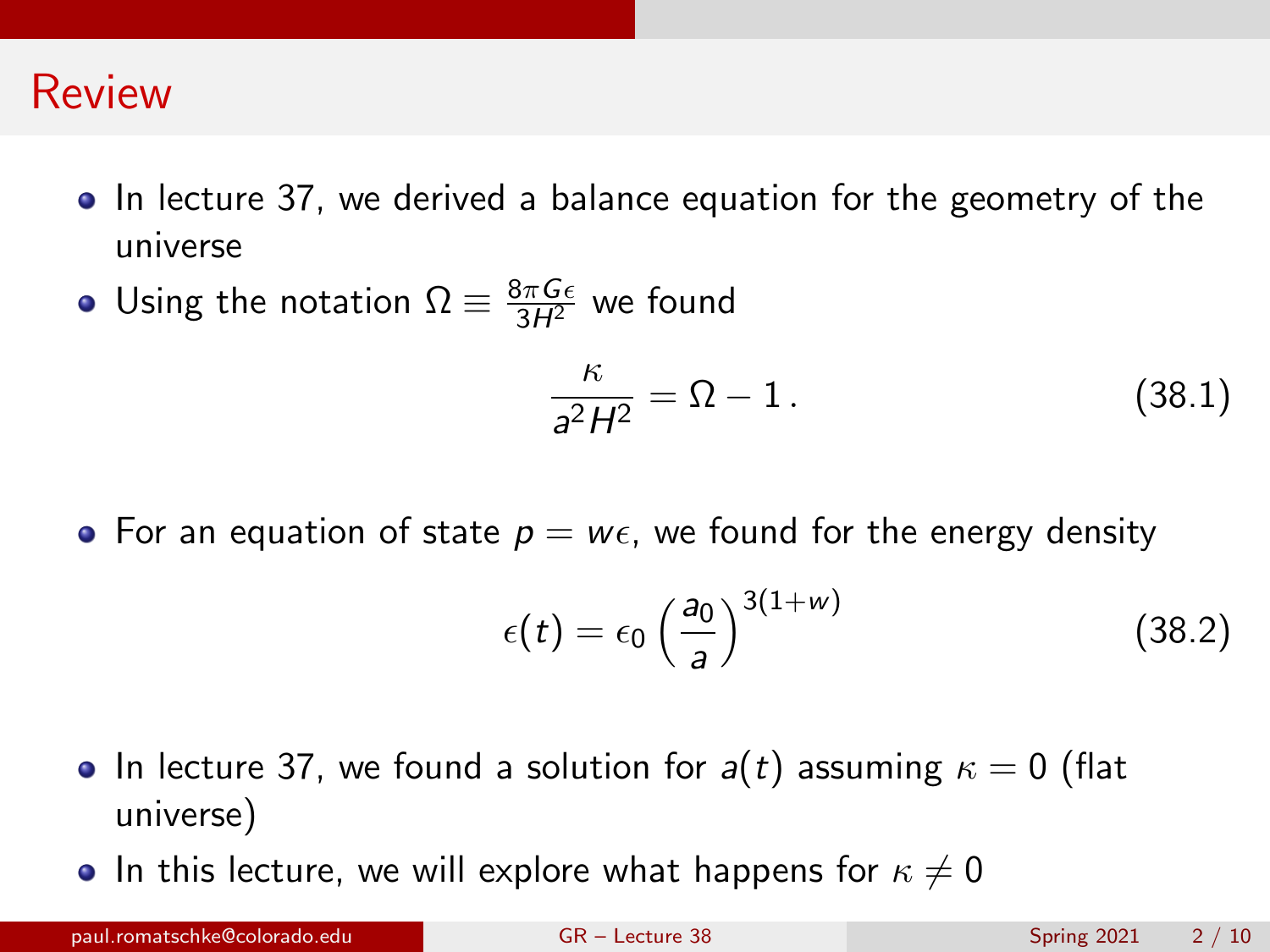- Recall that the value of  $\kappa$  corresponds to the overall geometry of space
- For  $\kappa = 0$ , we have flat space,  $R = 0$  and  $\Lambda = 0$
- For  $\kappa = 1$ , we have elliptic space,  $R > 0$  and  $\Lambda > 0$
- For  $\kappa = -1$ , we have hyperbolic space,  $R < 0$  and  $\Lambda < 0$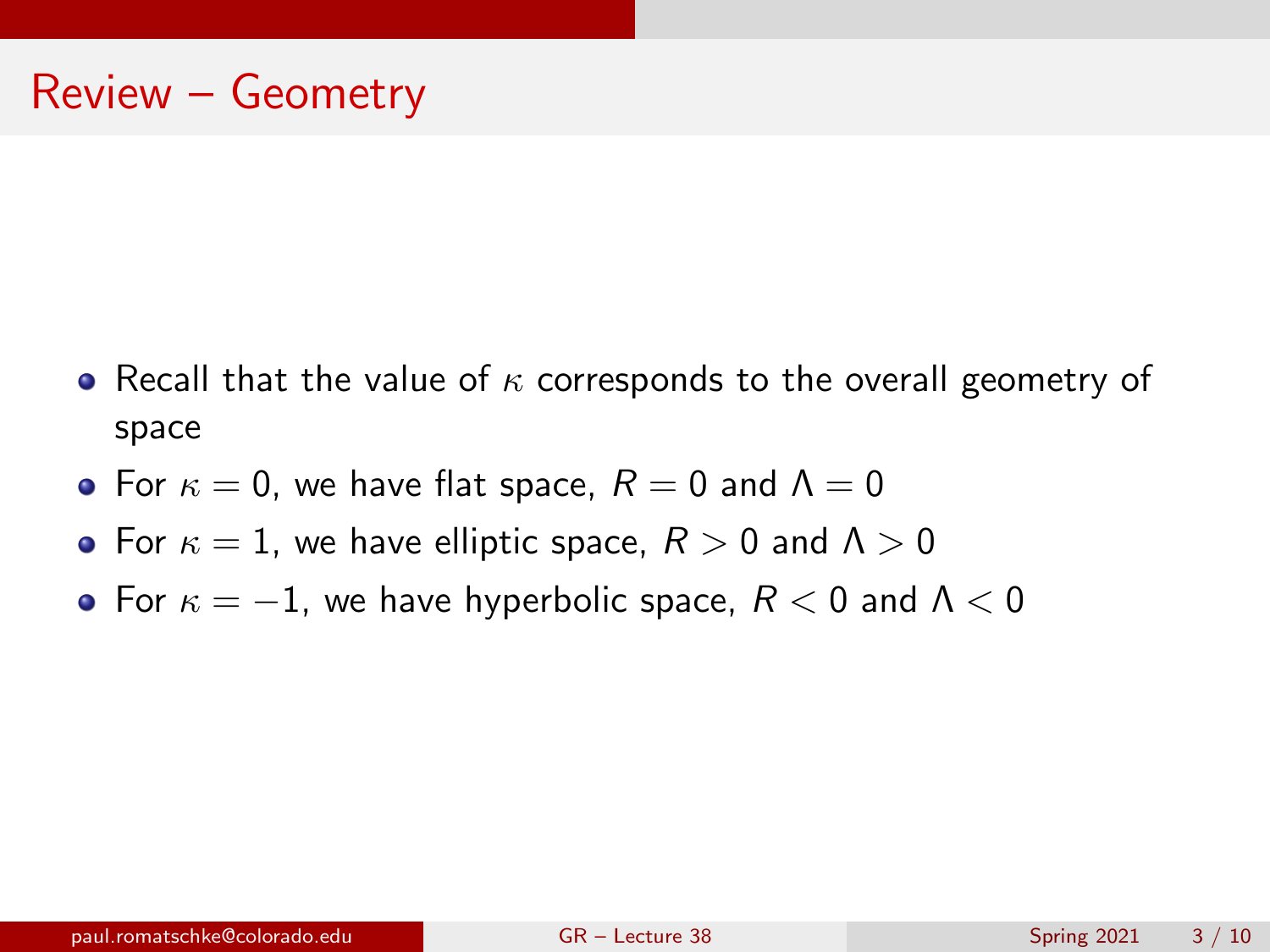- We considered the case of  $\kappa = 0$  (flat universe) in lecture 37
- From [\(38.1\)](#page-1-0) we have  $\kappa = 0 \leftrightarrow \Omega = 1$
- Now for  $\kappa < 0$ , [\(38.1\)](#page-1-0) implies  $\Omega < 1$ ; we have an **under-dense** universe
- By contrast for  $\kappa > 0$ , [\(38.1\)](#page-1-0) implies  $\Omega > 1$ : we have an **over-dense** universe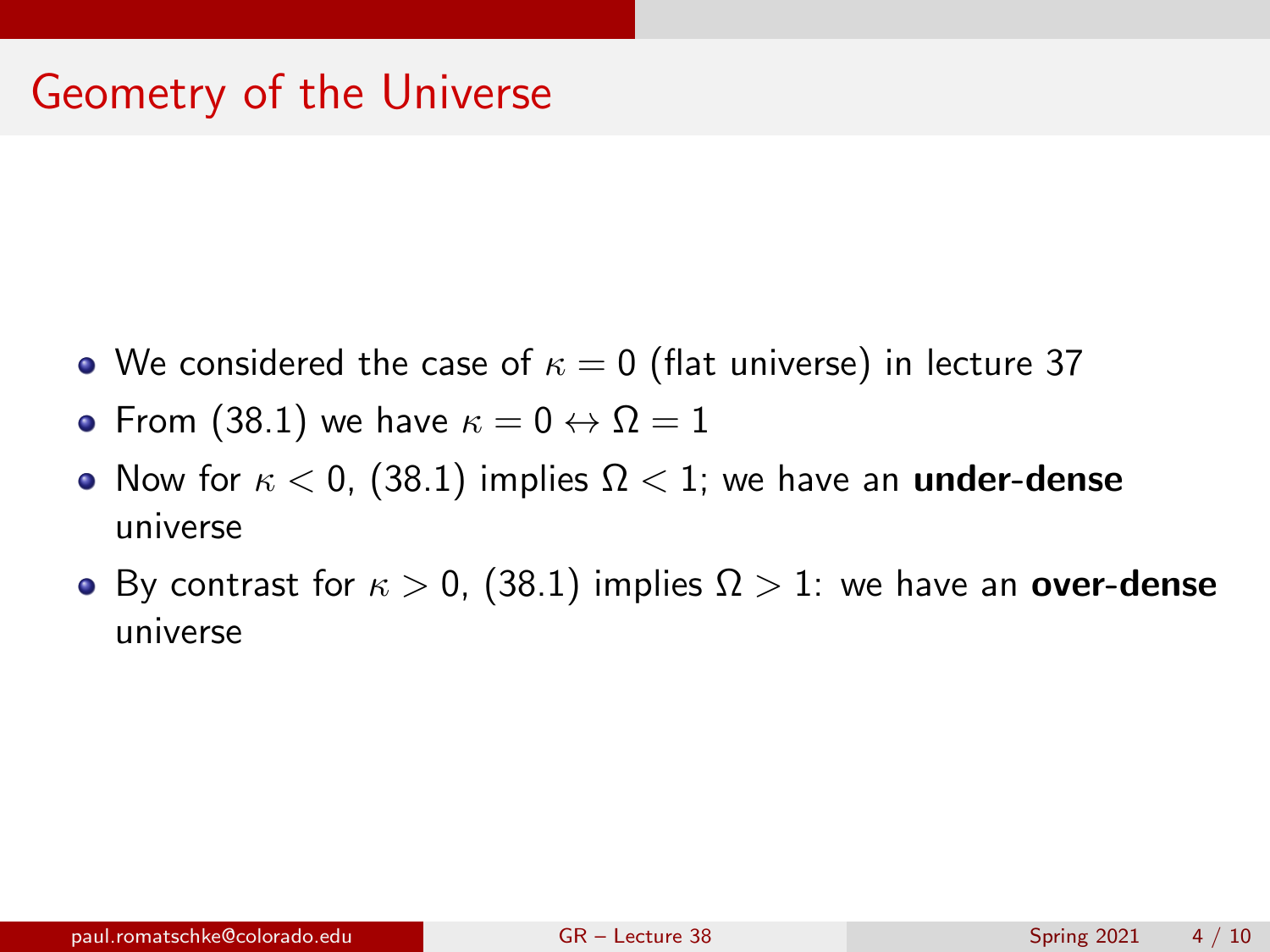### Energy Density and Geometry

- Depending on value of  $\Omega$ , we have a different geometry of the universe
- Knowing  $\Omega$  is important!
- The value of  $\Omega$  is given by the sum over all matter contributions:

<span id="page-4-0"></span>
$$
\Omega = \Omega_M + \Omega_R + \Omega_\Lambda \tag{38.3}
$$

Each of these contributions comes with a different EoS parameter:

$$
Matter : w = 0, \quad \text{Radiation} : w = \frac{1}{3}, \quad \text{CC} : w = -1. \tag{38.4}
$$

As a consequence, the energy-densities [\(38.2\)](#page-1-1) scale differently:

$$
\epsilon_M \propto a^{-3}
$$
,  $\epsilon_R \propto a^{-4}$ ,  $\epsilon_\Lambda \propto a^0$ . (38.5)

In addition, lhs of [\(38.1\)](#page-1-0) scales as  $\epsilon_\kappa\propto$   $a^{-2};$  <code>Complicated scale</code> factor evolution!

paul.romatschke@colorado.edu [GR – Lecture 38](#page-0-0) Spring 2021 5 / 10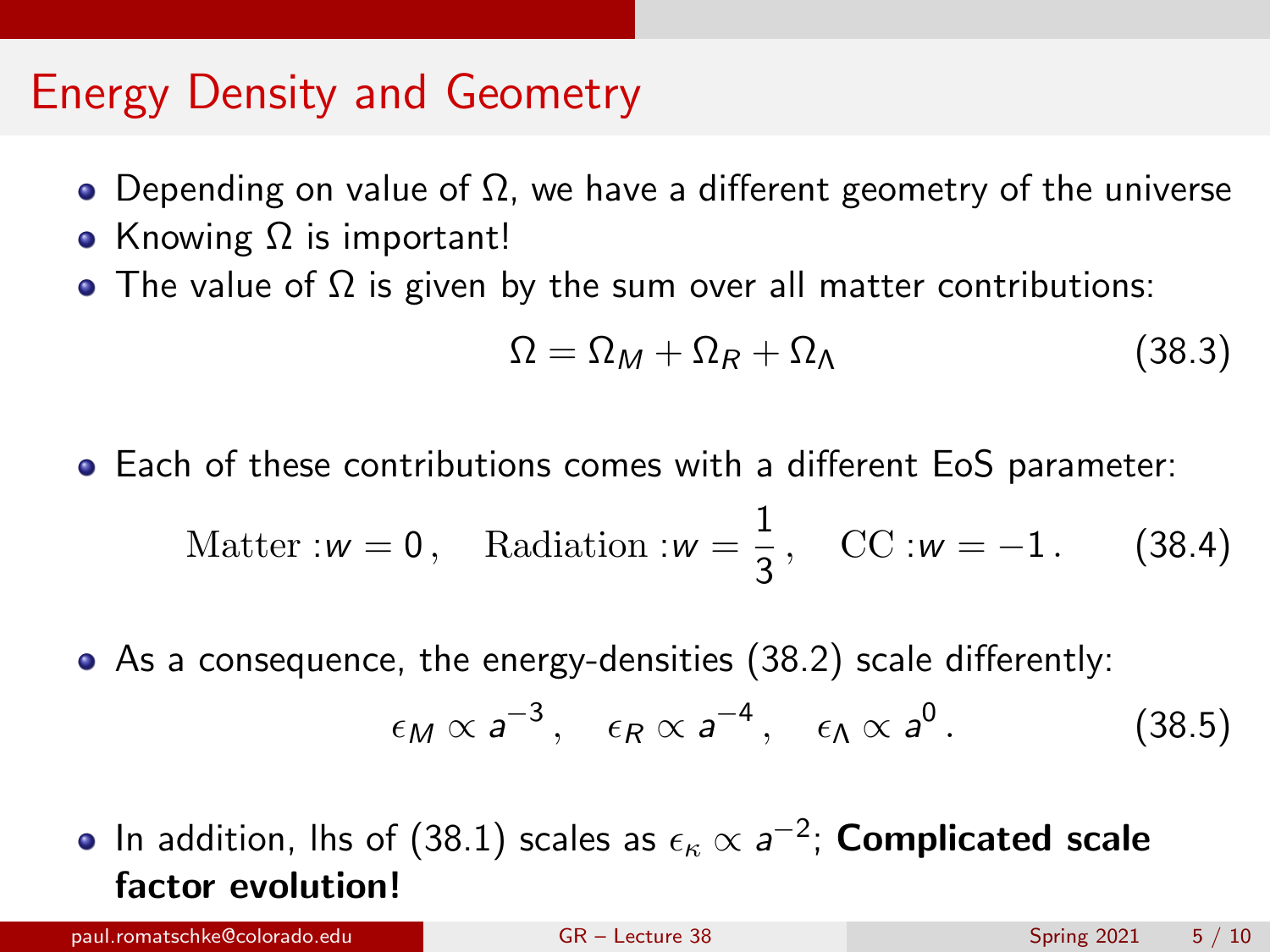We have observational data for our universe:

- $\Omega \simeq 1 = \Omega_M + \Omega_R + \Omega_{\Lambda}$ ; our universe is almost flat!
- $\Omega_{M,0} \simeq 0.3 \pm 0.1$ ; about 1/3 is matter
- $\Omega_{R,0} \simeq 0$ ; almost no radiation
- As a consequence, we must have  $\Omega_{\Lambda,0} \simeq 0.7$ ; the lion's share of  $\Omega$ is vacuum energy!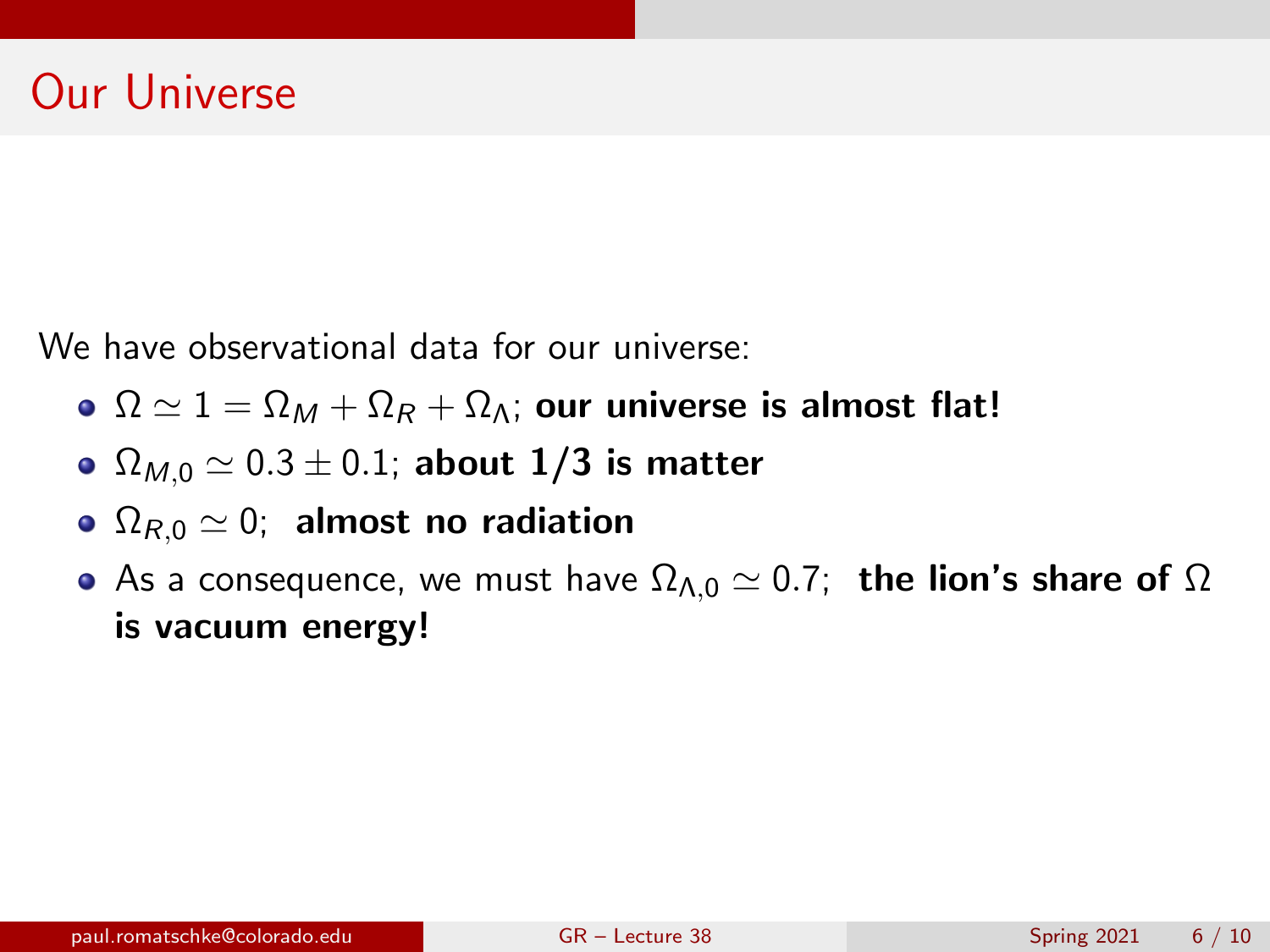### More Details: Radiation

- Today, most radiation in the universe is from the Cosmic Microwave Background (CMB)
- This radiation permeates the universe, and it's almost black-body with  $T \simeq 2.7$  K
- The energy density for radiation is

$$
\epsilon_R = \frac{\pi^2 \, T^4}{90} \times 2 \tag{38.6}
$$

• The critical energy density today is

$$
\epsilon_c = \frac{3H_0^2}{8\pi G} \simeq 5\,\text{GeVm}^{-3} \,. \tag{38.7}
$$

• Using unit conversion, this gives

$$
\Omega_{R0} = \frac{\epsilon_R}{\epsilon_c} \simeq 2 \times 10^{-5} \tag{38.8}
$$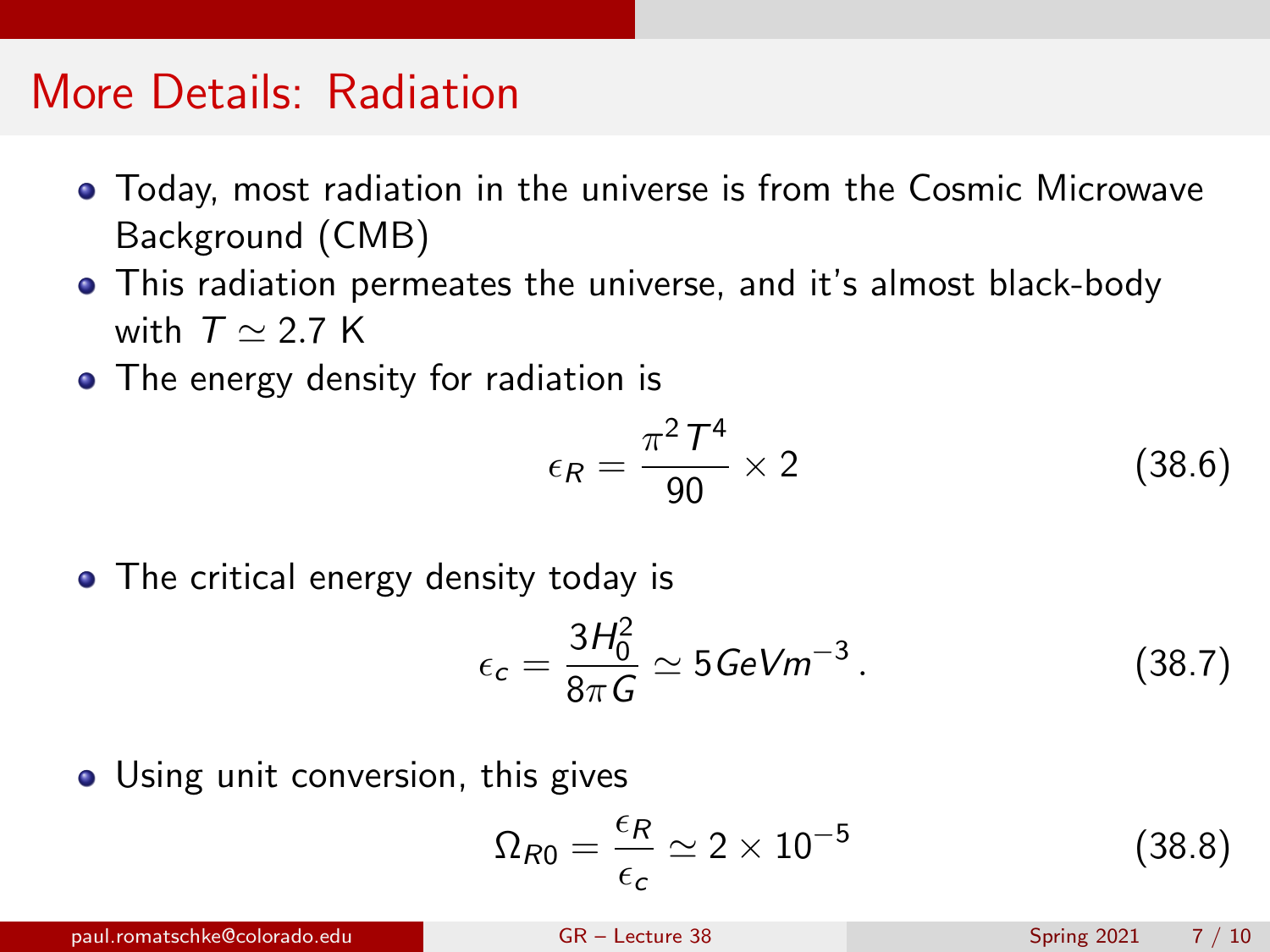### More Details: Matter

• Observational data suggests that

$$
\Omega_{M0} \simeq 0.3 \tag{38.9}
$$

• Normal matter is mostly in stars; for stars, we can calculate

$$
\Omega_{\text{stars}} \simeq 0.046 \,. \tag{38.10}
$$

• This leaves a gap of

$$
\Omega_{M0} - \Omega_{\text{stars}} \simeq 0.25 \,. \tag{38.11}
$$

#### We have no idea what this matter is!

We call it "Dark Matter"

paul.romatschke@colorado.edu [GR – Lecture 38](#page-0-0) Spring 2021 8 / 10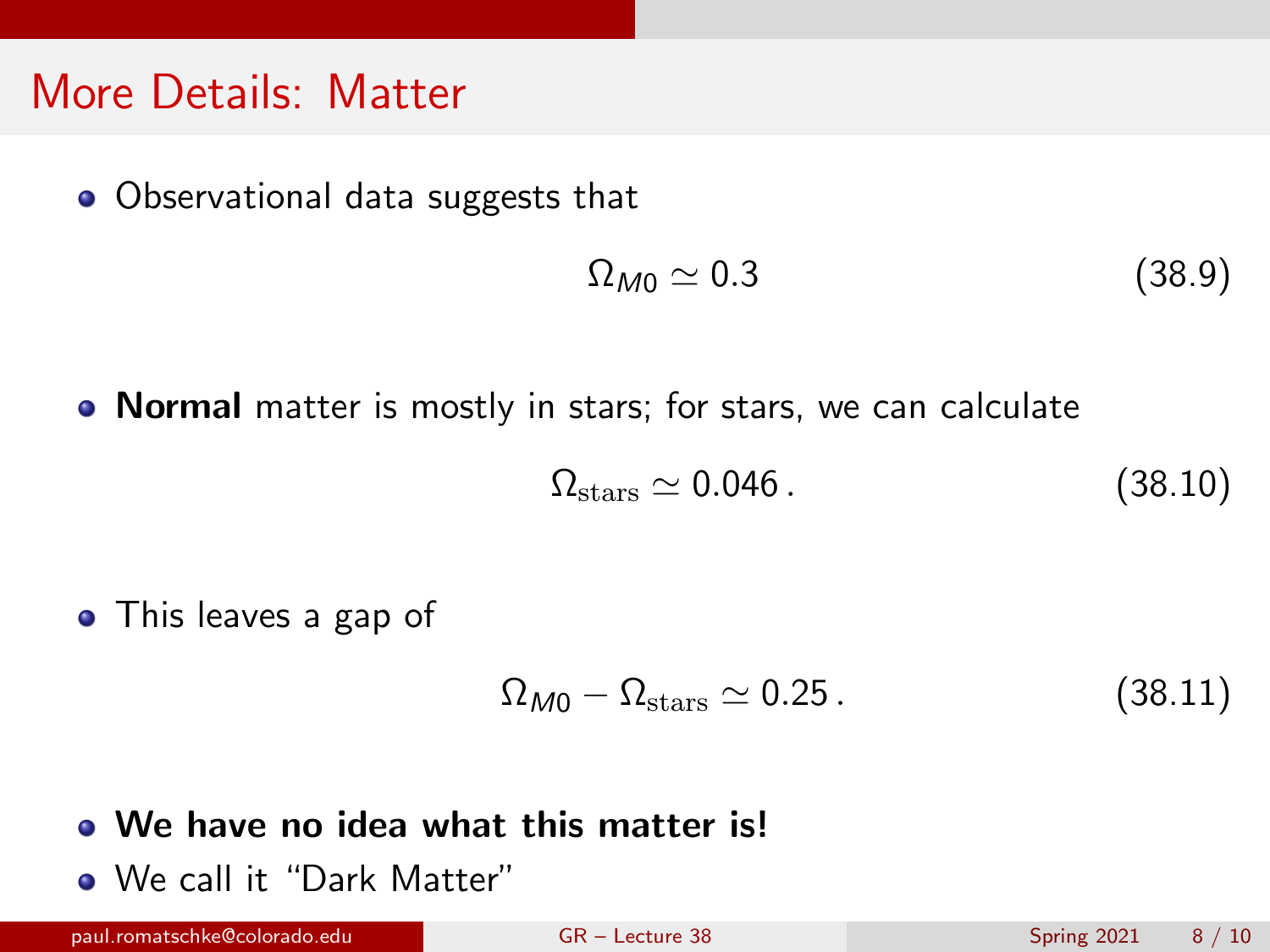# More Details: Dark Energy

• From the energy budget [\(38.3\)](#page-4-0), we found

$$
\Omega_{\Lambda 0} \simeq 0.7 \tag{38.12}
$$

- We cannot calculate  $\Omega_{\Lambda}!$
- A naive estimate gives  $\Omega_{\Lambda 0} \simeq 10^{120}$ , which is quite a bit off
- We call  $\Omega_{\Lambda}$  dark energy (mostly because it sounds mysterious)
- We could calculate  $\Omega_{\Lambda}$  if we understood how to consistently formulate a quantum theory of gravity